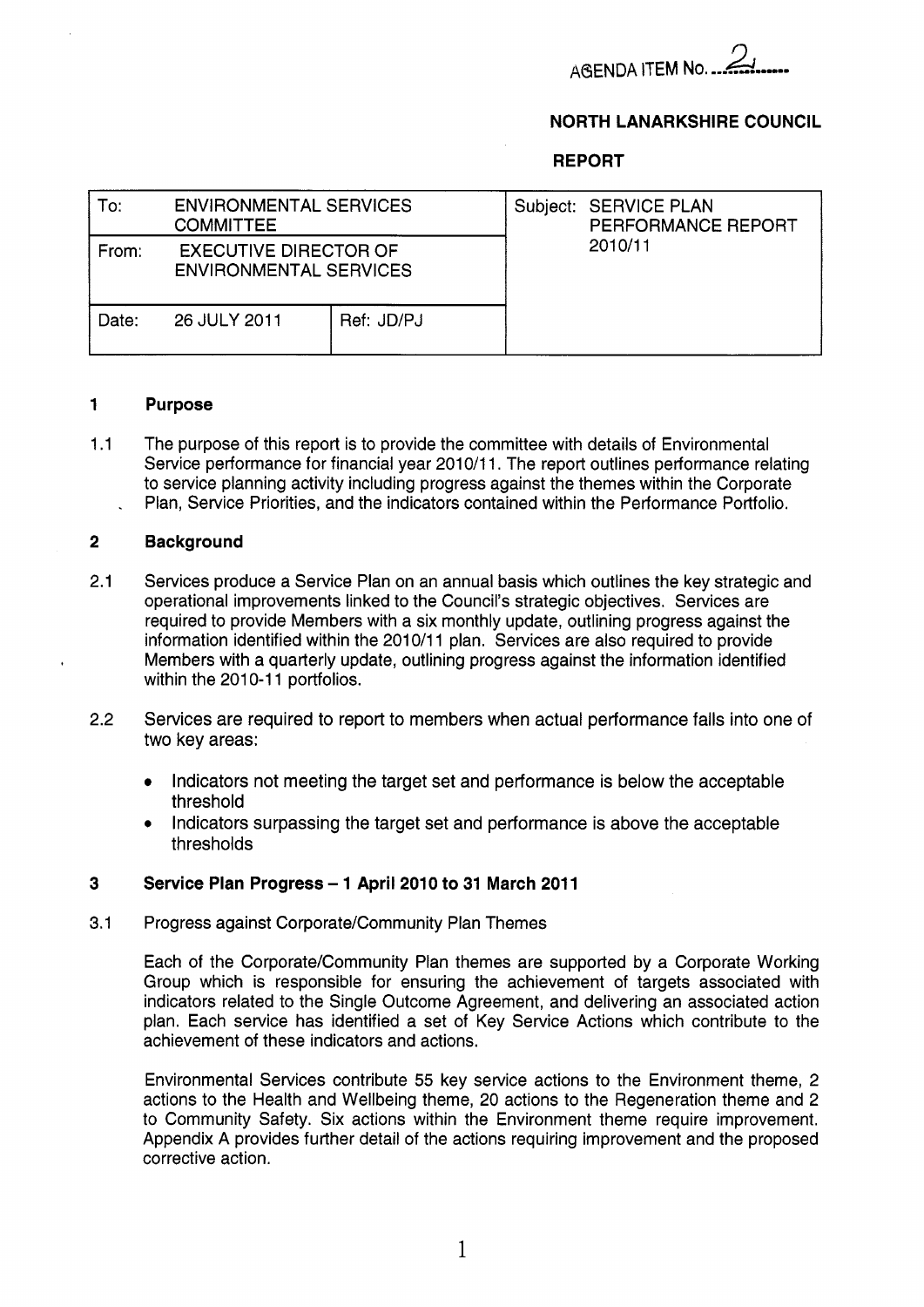# **Corporate/Community Plan Themes: Summary of overall progress (Key Service Actions)**

| <b>Theme</b>            | <b>On Track</b> | <b>Requiring Improvement</b> |
|-------------------------|-----------------|------------------------------|
| Environment             | 49              | 6                            |
| Health and Wellbeing    | 2               | 0                            |
| Regeneration            | 20              | 0                            |
| <b>Community Safety</b> | 2               | 0                            |
| <b>TOTAL</b>            | 73              | 6                            |

# **Other Service Priorities**

Service priorities are actions which have been identified by the service as being important to improve outcomes to customers but which do not necessarily fit directly into the work of the themed corporate working groups. Environmental Services has 74 actions of which 72 are **on** track. Appendix B provides further detail of the action(s) requiring improvement and the proposed corrective action.

| <b>Service Priorities</b>                                                                                                                                                                                                                                         | <b>On Track</b>                                                                                                | <b>Requiring Improvement</b>                                                                        |
|-------------------------------------------------------------------------------------------------------------------------------------------------------------------------------------------------------------------------------------------------------------------|----------------------------------------------------------------------------------------------------------------|-----------------------------------------------------------------------------------------------------|
| <b>Facility Support Services</b><br>the control of the control of the control of the control of the control of the control of the control of the control of the control of the control of the control of the control of the control of the control of the control |                                                                                                                |                                                                                                     |
| <b>Land Services</b><br>the contract of the contract of the contract of the con-                                                                                                                                                                                  |                                                                                                                |                                                                                                     |
| Planning and Development<br>the control of the control of the control of the control of the control of the control of                                                                                                                                             | the company's company's company's                                                                              | the contract of the contract of the contract of the contract of the contract of the contract of the |
| <b>Protective Services</b>                                                                                                                                                                                                                                        | 10 Andrew Stevens Andrew Stevens Andrew Stevens Andrew Stevens Andrew Stevens Andrew Stevens Andrew Stevens An |                                                                                                     |
| the model and a construction of the constant of the property of the constant of the constant of the constant of the constant<br>Roads and Transport                                                                                                               |                                                                                                                |                                                                                                     |
| the activities of the control of the control of the control of the control of the control of the control of the<br>TOTAL                                                                                                                                          |                                                                                                                |                                                                                                     |

### 3.2 Performance Portfolio Indicators

Each Head of Service has performance measures in place which provide them with an indication of how well their service is performing. Environmental Services has **48** quarterly performance indicators: of these 33 are on target, 8 are exceeding and 7 are requiring improvement. Appendix C contains further detail of how well the service is performing against its key performance measures and of the proposed corrective action.

### **Performance Indicators: Summary** *of* **overall progress**

|                                                                                                                                                                                                                                                                    | <b>Exceeding Target</b>                                                         | <b>On Target</b>                                                                                               | Requiring<br>Improvement |
|--------------------------------------------------------------------------------------------------------------------------------------------------------------------------------------------------------------------------------------------------------------------|---------------------------------------------------------------------------------|----------------------------------------------------------------------------------------------------------------|--------------------------|
| <b>Facility Support Services</b><br>the second control of the second control of the second control of the second control of the second control of the second control of the second control of the second control of the second control of the second control of th | the contract of the contract of the contract of the contract of the contract of | 1. 그 그 사람은 그 사람들은 그 사람들은 그 사람들은 그 사람들을 만들고 있다. 그 사람들은 그 사람들은 그 사람들은 그 사람들을 만들고 있다. 이 사람들은 그 사람들은 그 사람들은 그 사람들을 |                          |
| <b>Land Services</b><br>the control of the control of the control of the control of the control of the control of the control of the control of the control of the control of the control of the control of the control of the control of the control              |                                                                                 |                                                                                                                |                          |
| Planning and Development                                                                                                                                                                                                                                           |                                                                                 | the control of the control of the control of the control of the                                                |                          |
| the second contract of the contract of the contract of the contract of the contract of the contract of the contract of the contract of the contract of the contract of the contract of the contract of the contract of the con<br><b>Protective Services</b>       |                                                                                 |                                                                                                                |                          |
| Roads and Transport                                                                                                                                                                                                                                                |                                                                                 |                                                                                                                |                          |
| the contract of the contract of the contract of the contract of<br>the contract of the con-                                                                                                                                                                        |                                                                                 | the contract of the contract of                                                                                |                          |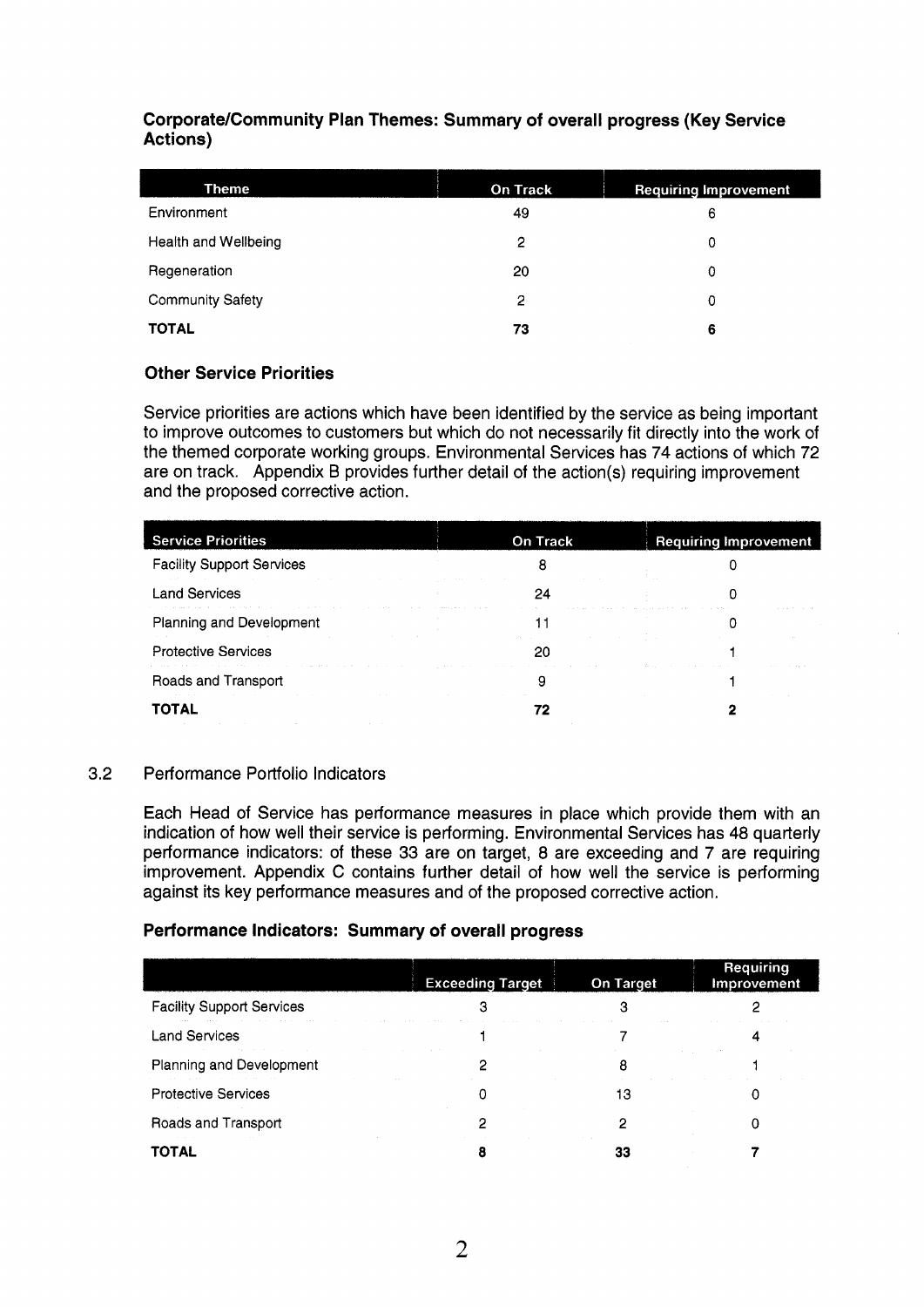### **4 Notable Achievements**

- 4.1 During 2010/11, there have been several achievements within Environmental Services. These include:
	- **a**  The Roads, Street Light and Winter Service term contract was awarded to Amey Public Services LLP (APS) on the 14 December 2010 after completion of a competitive tendering process. APS will deliver the road operation service in partnership with the Council over the next 10 years with a potential 3 year extension based on performance. The procurement process has already delivered a significant reduction in annual costs, £700k per annum when compared with the previous term contract, which will assist the Council's savings programme. The contract also delivers a guaranteed Best Value Efficiency Saving while the Partnership is based on profit sharing protocol to incentivise both parties to generate efficiencies and grow the business. Performance will be determined through Service Reviews identifying progress with regard to delivery of operational improvement issues and wider social inclusion outcomes in line with the Council's Corporate Plan.
	- **a**  Significant road injury-accidents reductions were achieved. Two people were killed on North Lanarkshire roads in 2010, which is the lowest figure recorded since North Lanarkshire Council's inception in 1996. This represents a decrease of **80%** from the previous year. Further, there was a 22.7% decrease in serious road injury-accidents and a 10% reduction in slight accidents over the same period. The Government previously set 10-year national accident reduction targets, up to 2010. Midway through this period the Council set itself even more stringent accident reduction targets. Even those more stringent targets were surpassed by the Council when it collated its figures in 2010. These reductions were achieved following various initiatives and interventions, including partnership working, widespread road safety education programmes and the implementation of numerous engineering measures at specific sites identified through our Accident Investigation and Prevention (AIP) process.
	- **a**  Housing Land Survey is completed and this provides critical information about land supply that is used to develop our local and strategic plans for land use.
	- **a**  Fly tipping  $-$  there has been an increase in enforcement activity, joint initiatives with SEPA now undertaken and a data sharing protocol with Strathclyde Police in place. This partnership working aids the monitoring and reduction in fly tipping
	- **a**  Quality of Dumbreck Nature Reserve has improved through implementation of the reserve management plan.
	- **a**  The 'Breakfast Club' Service was recognised this year by ContinYou, one of the UK's leading community learning organisations, as the best Local Authority service in Britain. The Breakfast Service was also successful in winning the Health and Wellbeing category at the recent corporate awards. In addition, the service won the CoSLA award in the special category 'Delivering Excellence'.
	- **a**  The Catering Service in Stepps Primary School was also recognised as having achieved the 'Eat Safe Award' from the Scottish Food Standards Agency.
	- **a**  Key phases of our programme of works to improve the physical environment of our town centres got underway in the early part of this year. Two of these projects were considered for awards from both the Civic Trust and the Scottish Government.
	- **a**  North Lanarkshire has again been successful in the Beautiful Scotland campaign, winning 16 medals in the main competition, 9 of these being silver,3 discretionary awards and 25, Its Your Neighbourhood awards, with 2 of these being outstanding and 14 thriving. This has been achieved in conjunction with the efforts and commitment of our communities.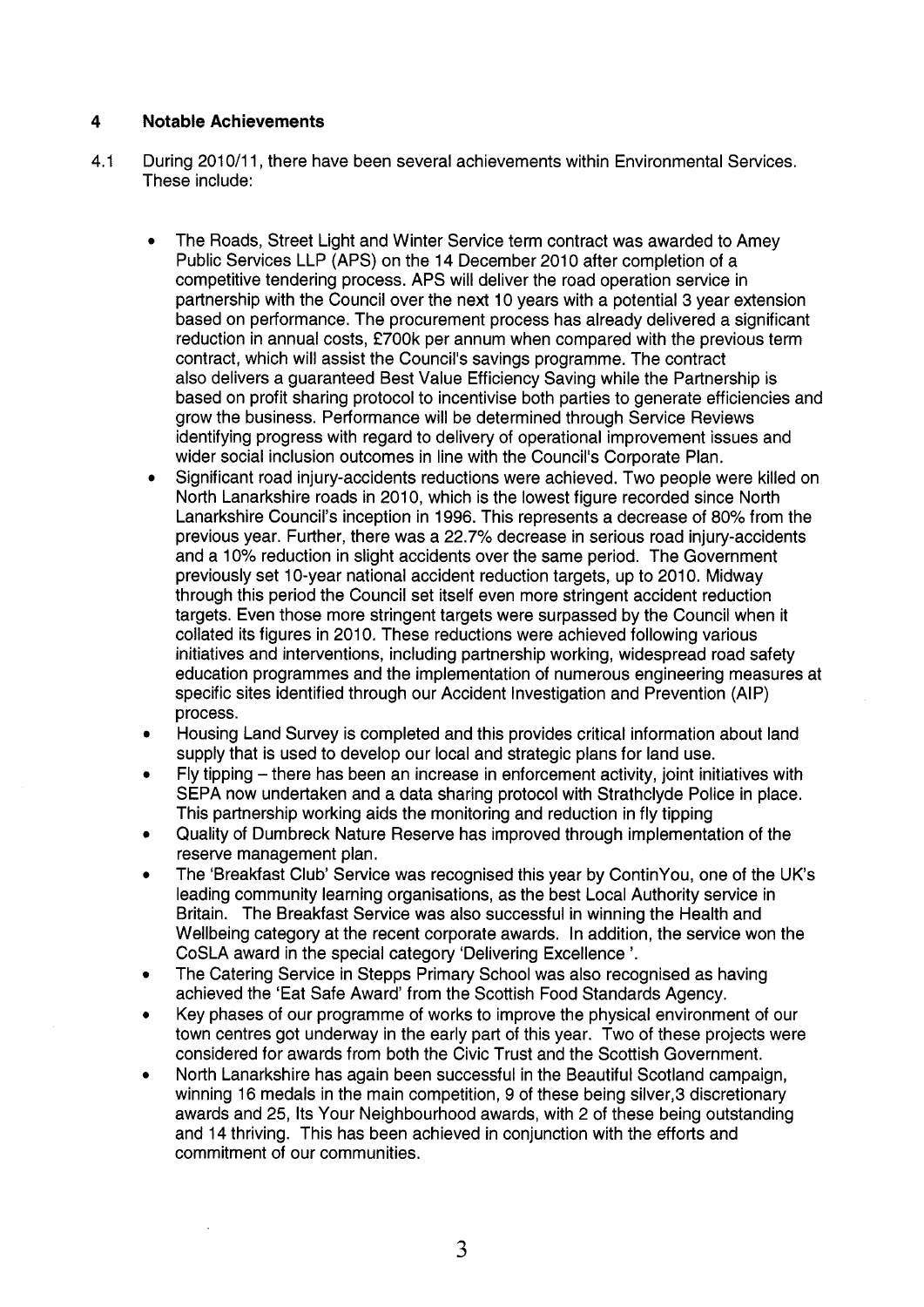- Year end recycling rate of 43% exceeded (final audit and publication by SEPA scheduled September 201 1).
- Improvement of SEPA Environmental performance assessment level, from Poor to Excellent, for Auchinlea Landfill and Household Waste Recycling Site as part of regular PPC monitoring
- Biomass wood fuel processing facility construction commenced (to be completed in 2011). This facility will use wood from Council trees and convert it into wood chip for use in Council and North Lanarkshire Leisure boilers.
- Installed 10,000 new lanterns to provide a whiter light with improved colour spectrum, and reduced energy.
- Continuation of pool car pilot within Environmental Services.
- External funding was secured that enabled the upgrade and replacement of 83 bus shelters, as well the installation of 7 new shelter provisions this financial year.
- A 640 metre long cyclepath was completed from Craighalbert to Craigmarloch, Cumbernauld. The completion of this cycle and walkway provides a great recreational area for locals and visitors to enjoy, plus 900 primary pupils have a new route to school. In addition, the new DDA-compliant route now allows children from the Scottish Spina Bifida HQ and from the Craighalbert Centre to travel down to the local amenities and access the wider area generally.
- In total, 1900 metres of new or upgraded cyclepaths/ footpaths were completed during the financial year, which in part was due to the success in securing a number of external funding awards
- During 2010-1 1 Customer Service Excellence was retained by Building Control, Cemeteries, Countryside & Landscape Services, School Dining Service and Waste Management.
- Environmental Services retained all its certified scopes for BS EN IS0 9001 : 2008, BS EN IS0 14001 : 2004 and BS OHSAS 18001 : 2007, in particular the Protective Services division merged its certificates to achieve an Integrated management standards certification. Environmental Services now holds a total of 14 ISO/OHSAS certifications.

# **5 Recommendations**

5.1 It is recommended that members note the contents of this report.

Paul Jutas

# **PAUL JUKES EXECUTIVE DIRECTOR, ENVIRONMENTAL SERVICES**

Local Government Access to Information Act: For further information regarding this report please contact Jack Daly, Business Intelligence Manager on 01236 632426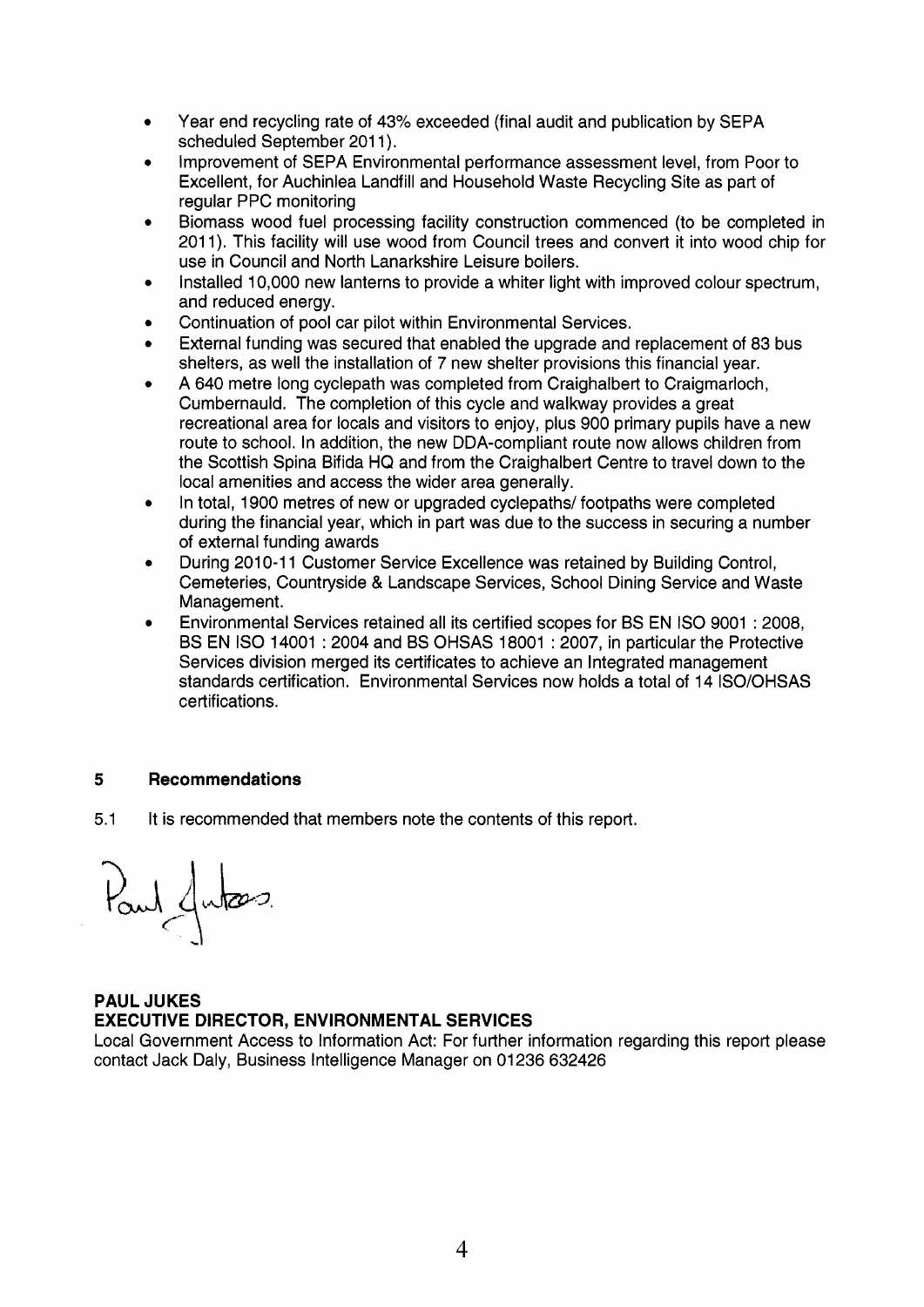# Appendix A - Corporate/Community Plan Themes: Actions Requiring Improvement

| <b>Theme</b> | Service                           | Action                                                                               | <b>Update / Corrective Action</b>                                                                                                                                                                                                                                                                                                                                                                                                                                                                                                    |
|--------------|-----------------------------------|--------------------------------------------------------------------------------------|--------------------------------------------------------------------------------------------------------------------------------------------------------------------------------------------------------------------------------------------------------------------------------------------------------------------------------------------------------------------------------------------------------------------------------------------------------------------------------------------------------------------------------------|
| Environment  | <b>Land Services</b>              | Design and construction of 4 new community recycling centres                         | Construction works slightly behind schedule due<br>to weather and unforeseen ground conditions at<br>start of construction programme. Completion<br>now scheduled for first quarter 2011/12 within<br>budget.                                                                                                                                                                                                                                                                                                                        |
| Environment  | <b>Protective Services</b>        | Introduce Litter Control Area covering industrial estate within North<br>Lanarkshire | Committee Report now submitted for declaration<br>of Litter Control Area for Harthill Service Station.<br>However, due to change in quarterly committee<br>cycle, full declaration of Area will not be possible<br>until full Council meeting on 30 May 2011. In<br>addition legal opinion now being sought on<br>whether it is legally competent to issue a Litter<br>Abatement Notice on the Scottish Government<br>as owners of the roadway and surrounding land.                                                                 |
| Environment  | <b>Protective Services</b>        | To issue 120 Fixed Penalty Notices for Dog Fouling offences.                         | Target for year: 120 Actual for year: 101, target<br>not met but all indications would suggest that<br>levels of dog fouling are now decreasing and as<br>a consequence the number of notices issued will<br>also decrease. The most recent customer<br>consultation undertaken by Environmental<br>Health indicated that 50% of respondents<br>thought that there had been either a significant<br>or some reduction in the levels of dog fouling;<br>41% thought it had stayed the same; only 9%<br>thought that it had got worse. |
| Environment  | Roads and Transportation Services | Provide cycle racks in schools                                                       | An order was placed to have an additional<br>125cycle racks installed. These were supposed<br>to be installed during March, however the<br>company couldn't supply and deliver until May                                                                                                                                                                                                                                                                                                                                             |
| Environment  | <b>Planning and Development</b>   | Fourth batch of Supplementary Guidance to be finalised and<br>produced               | Due to Scottish Government timetable for<br>revised Permitted Development order Batch 4 to<br>be re-programmed for 2011-12                                                                                                                                                                                                                                                                                                                                                                                                           |
| Environment  | Planning and Development          | Review design strategy in preparation for new Local Development<br>Plan              | Not yet started. Recommend revise to 2011-12                                                                                                                                                                                                                                                                                                                                                                                                                                                                                         |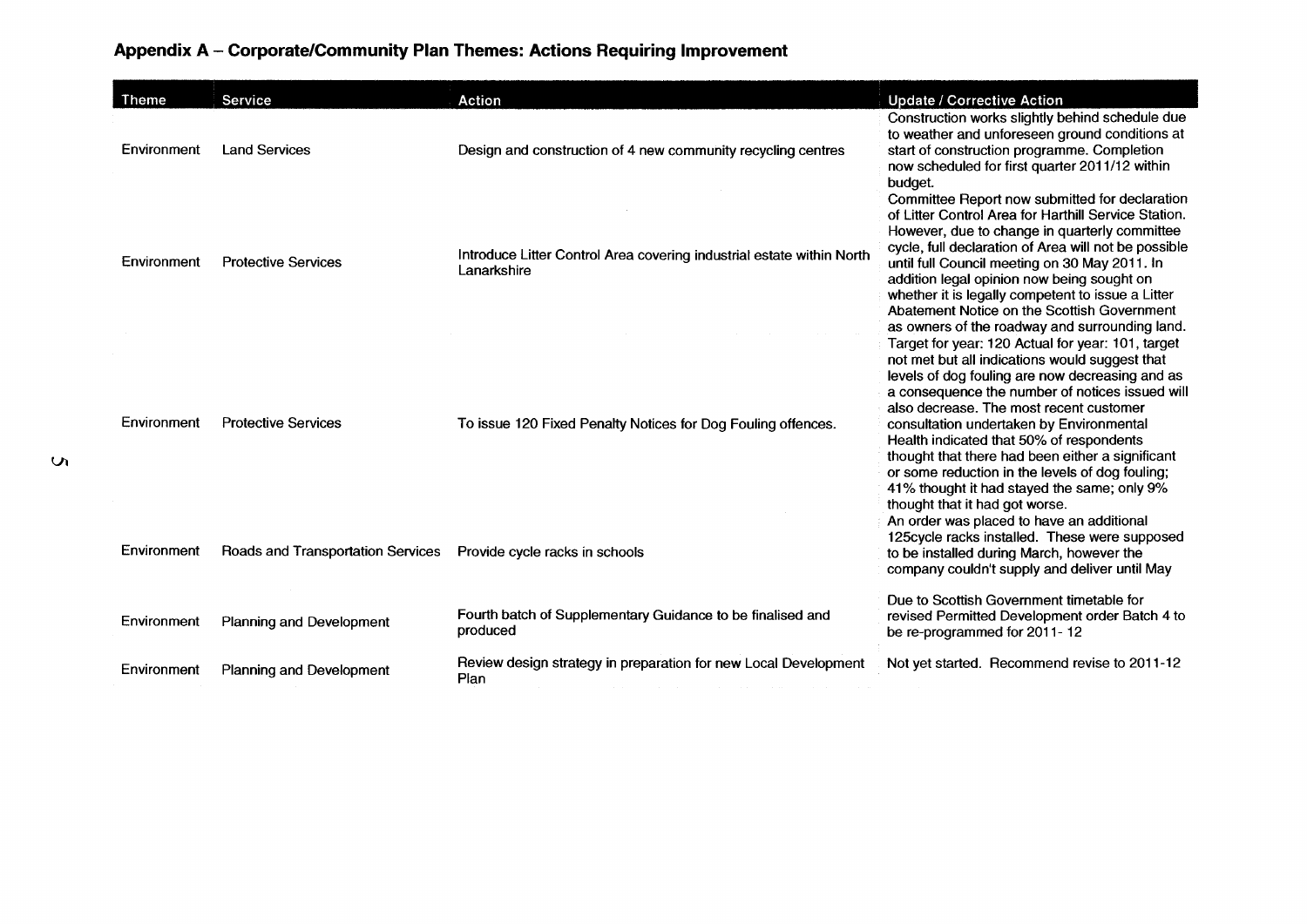# Appendix B - Service Priorities Requiring Improvement

| Service                                     | <b>Service Priority</b>                | Update / Corrective Action                                                                                                      |
|---------------------------------------------|----------------------------------------|---------------------------------------------------------------------------------------------------------------------------------|
| <b>Protective Services</b>                  | Customer Service Excellence            | Corporate decision taken to drop CSE accreditation unless essential for<br>business reasons. Not continuing with accreditation. |
|                                             |                                        | Staff survey complete, report written of findings and an audit has                                                              |
| Roads and<br><b>Transportation Services</b> | Complete Travel Plan for Fleming House | been carried out re forms of transport serving council offices.                                                                 |
|                                             |                                        | Consultant now working on a Strategic Plan to progress Travel Plan.                                                             |

### Appendix C - Performance Indicators: Exceptions

|             | Appendix C - Performance Indicators: Exceptions |            |                                                                                     |        |               |                    |                                                                                                                                                                                                                    |  |
|-------------|-------------------------------------------------|------------|-------------------------------------------------------------------------------------|--------|---------------|--------------------|--------------------------------------------------------------------------------------------------------------------------------------------------------------------------------------------------------------------|--|
| Reason      | Service                                         | Type       | Indicator                                                                           | Actual | <b>Target</b> | Ideal<br>Direction | <b>Update/Corrective Action</b>                                                                                                                                                                                    |  |
| ×           | <b>Facility Support</b><br><b>Services</b>      | <b>KSM</b> | Invoices - % paid within 30 calendar days<br>of receipt                             | 90.78% | 96.58         | ↑                  | Procedures now revised and monthly result<br>back on track                                                                                                                                                         |  |
| $\mathbf x$ | <b>Facility Support</b><br><b>Services</b>      |            | Complaints, all categories - number per<br>status and % responded to within 14 days | 85%    | 100%          | ∧                  | Year to date figure 85%. Total 40 complaints,<br>34 replied to within 14 days. Managers have<br>been reminded of the need to respond<br>timeously, indicator will be regularly<br>monitored to ensure compliance   |  |
| ×           | <b>Land Services</b>                            | <b>KSM</b> | Invoices - % paid within 30 calendar days<br>of receipt                             | 77%    | 81%           | ́Ѧ                 | Target narrowly missed, managers have been<br>reminded of the target timescales for<br>processing invoices                                                                                                         |  |
| x           | <b>Land Services</b>                            | <b>KSM</b> | Lair certificates - % turned round within 4<br>weeks                                | 90%    | 98%           | ́↑                 | Severe weather disrupted entire service                                                                                                                                                                            |  |
| ×           | <b>Land Services</b>                            | <b>KSM</b> | Landscape services operating expenditure<br>- % met from fee income                 | 55%    | 100%          | ∧                  | This indicator has not achieved its target, as<br>there has been less requirement for<br>landscape design input in projects<br>implemented by the Council over the year                                            |  |
| ×           | <b>Land Services</b>                            |            | Complaints, all categories - number per<br>status and % responded to within 14 days | 86%    | 100%          | ↑                  | Year to date figure 86%. Total 125<br>complaints, 107 replied to within 14 days.<br>Managers have been reminded of the need to<br>respond timeously, indicator will be regularly<br>monitored to ensure compliance |  |